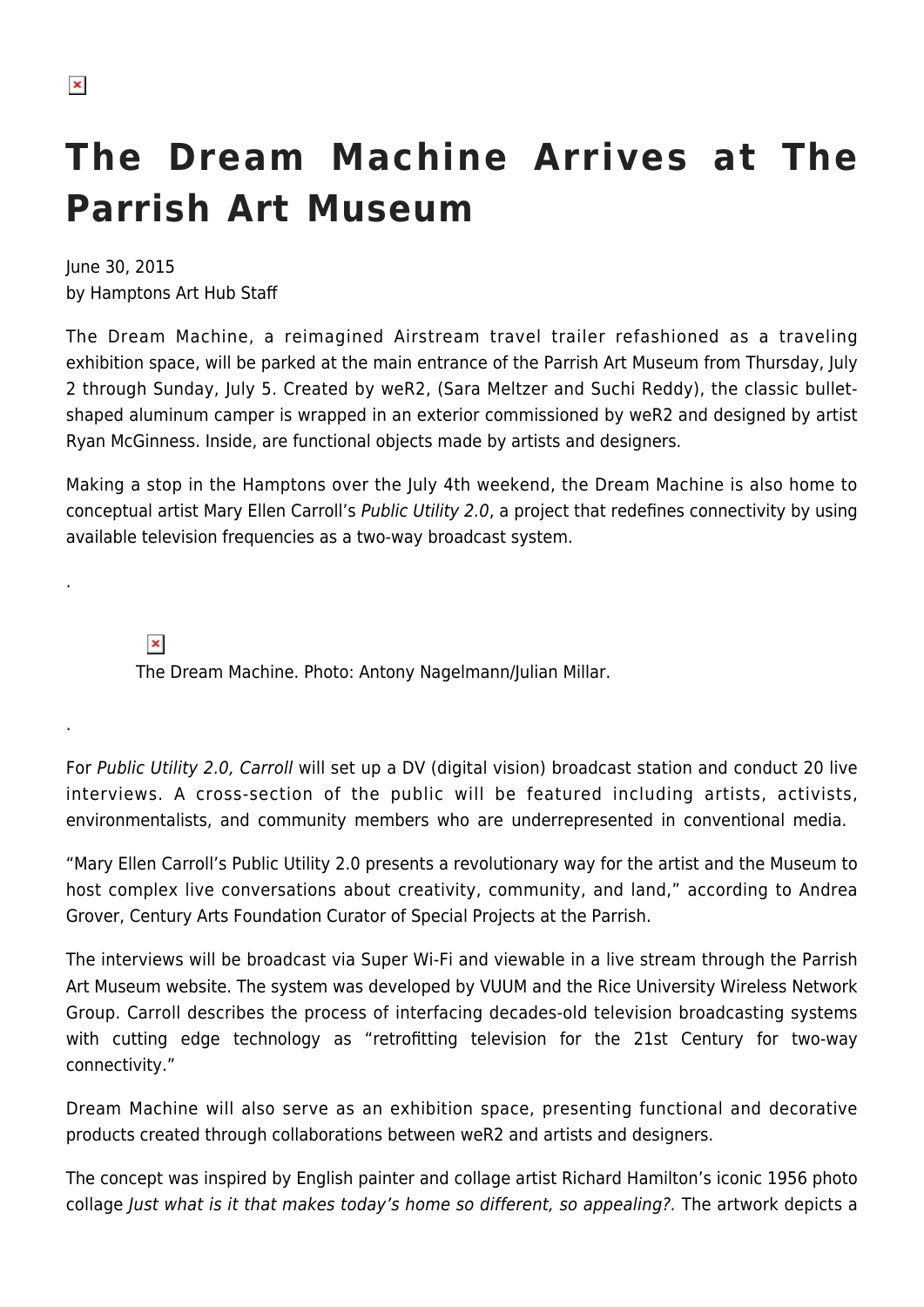bodybuilder holding a Tootsie Pop and a woman with a lampshade hat amid 1950s products including a vacuum cleaner, television, tape recorder and canned ham.

> $\pmb{\times}$ "Just what is it that makes today's homes so different, so appealing?" by Richard Hamilton, 1956. 10.25  $\times$  9.75 inches. Kunsthalle Tübingen.

The Dream Machine will feature new objects commissioned by weR2. Tucked inside the airstream will be Kate Shepherd cloth cocktail napkins, a limited edition beach blanket by Mary Ellen Carroll, Eric Brown throw pillows, wearable notecards by Nathan Chrislip, hemp tote bags with embroidered cannabis by Francesca Gabbiani, playing cards by Moyna Flannigan, Jason Middlebrook scented candles, and serving trays by George Venson.

Additional products will be available from AREAWARE, Artspace, Artware Editions, K/LLER Jewelry, Jussara Lee, LOREN, Paul Marlow, Phaidon Books, Andrew McAteer, HYDE/Robyn Shapiro, Tiko, Bosch and more.

All objects are for sale.

 $\mathcal{L}_\text{max}$ 

.

.

weR2 also plans to offer programming throughout summer in the Hamptons tackling topics ranging from oysters to helicopters. A selection of talks in Spanish are also planned.

Don't be surprised to find the Dream Machine in a special color newspaper among the Hamptons glossies: weR2 produced the publication with Tommy Everett to feature the Dream Machine's designers, artists and participants and provide a guide to its activities while on the East End.

The Dream Machine comes to the Parrish following appearances at the Aldrich Contemporary Art Museum (Connecticut), Untitled Art Fair (Miami Beach), and an appearance in 2014 at the base of the High Line (New York City).

Admission to The Dream Machine is free. Check the Parrish's [website](http://www.parrishart.org) for details and rebroadcasts.

Admission to the Museum is \$10 for adults, \$8 for seniors, and free for members, children, and students with ID.

The Parrish Art Museum is located at 279 Montauk Highway Water Mill, NY 11976. [www.parrishart.org](http://www.parrishart.org).

**BASIC FACTS:** The Dream Machine is on view from July 2 to 5 from 10 a.m. to 5 p.m. Mary Ellen Carroll's Public Utility 2.0 will unfold from 11 a.m to 5 p.m. daily.